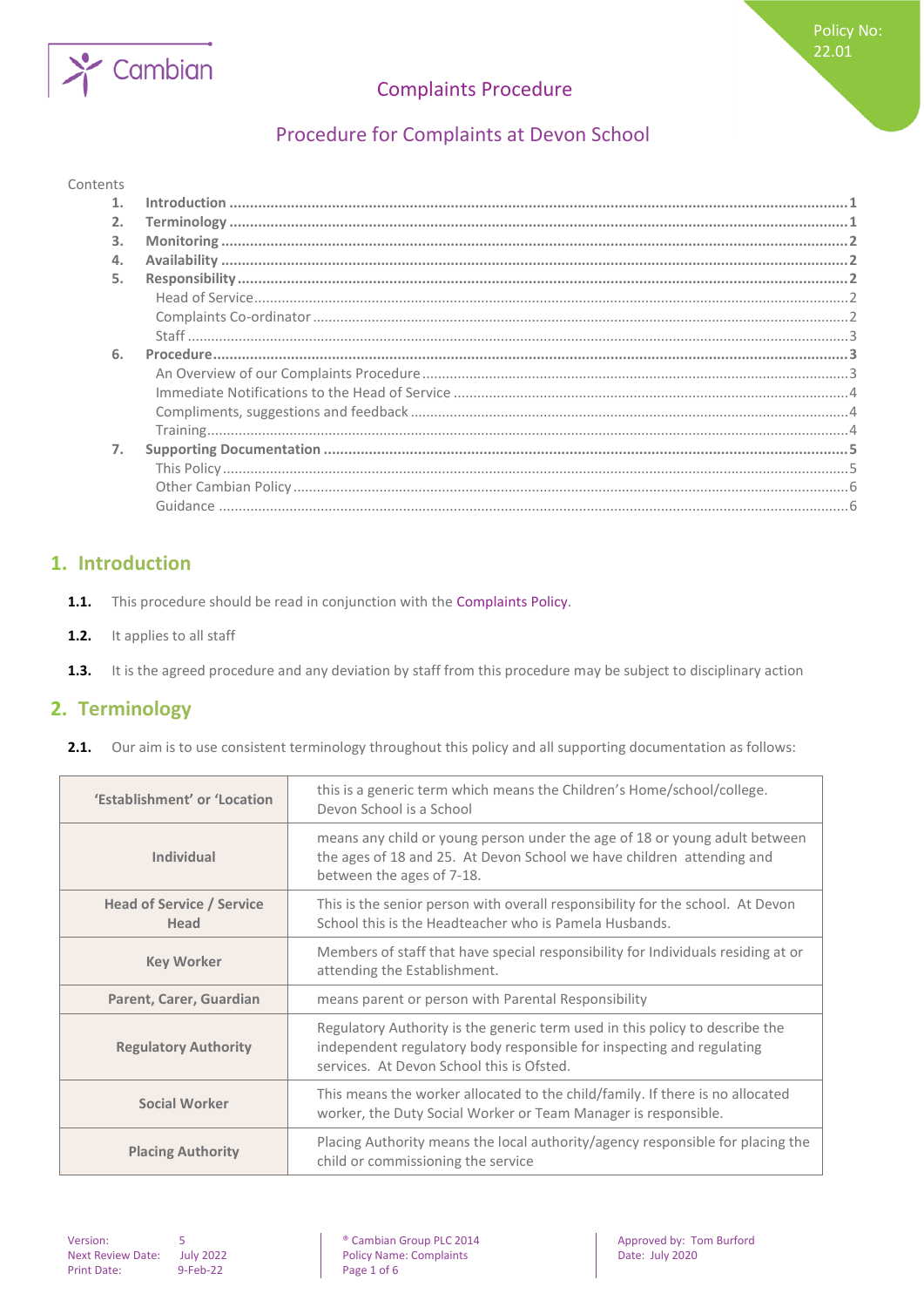

Policy No: 22.01

| <b>Staff</b>      | Means full or part-time employees of Cambian, agency workers, bank workers,  <br>contract workers and volunteers and students on placement. |
|-------------------|---------------------------------------------------------------------------------------------------------------------------------------------|
| <b>CambianKPI</b> | Need wording                                                                                                                                |

## <span id="page-1-0"></span>**3. Monitoring**

- **3.1.** This Procedure is reviewed annually in line with policy requirements.
- **3.2.** The Head of Service undertakes to ensure that the local elements of this procedure are continually monitored, reviewed and updated. This document was last reviewed as below:



Pamela Husbands **Headteacher** September 2021

**3.3.** The effective operation of this Complaints Procedure will be discussed in the regular regional lead meetings, where appropriate.

## <span id="page-1-1"></span>**4. Availability**

- **4.1.** This Complaints Procedure will be made available to all **staff** and brought to the attention of **carers/parents/guardians**, **placing authorities** and, where appropriate, potential individuals at the pre-admission stage. A copy can be requested by contacting Cambian Devon School
- **4.2.** On admission, individuals and their parents/guardians/carers will be given, a copy of the Complaints Procedure.
- **4.3.** If an individual has specific or global learning difficulties/disabilities that make it impracticable for him/her to make a complaint, another person such as an advocate or key worker will be nominated to look after the individual's interests in this regard. These arrangements will be made known to the parents/guardians/carers or people acting on the behalf of the individual concerned and to the funders/placing authority.

## <span id="page-1-2"></span>**5. Responsibility**

<span id="page-1-3"></span>**Head of Service**

- **5.1.** Our Head of Service is responsible for:
	- Ensuring that staff receive relevant training
	- Responsibility and Final sign off of all complaints up to **Step 11** of the Complaints Procedure Internal Stage.
	- Monitoring and review of procedures
	- Maintaining the Central Complaints log and confidential complaints file.
	- Submitting information regarding complaints to **CambianKPI**

#### <span id="page-1-4"></span>**Complaints Co-ordinator**

- **5.2.** Our Complaints co-ordinator is [enter job title/name].
- **5.3.** The Complaints Co-ordinator is responsible for: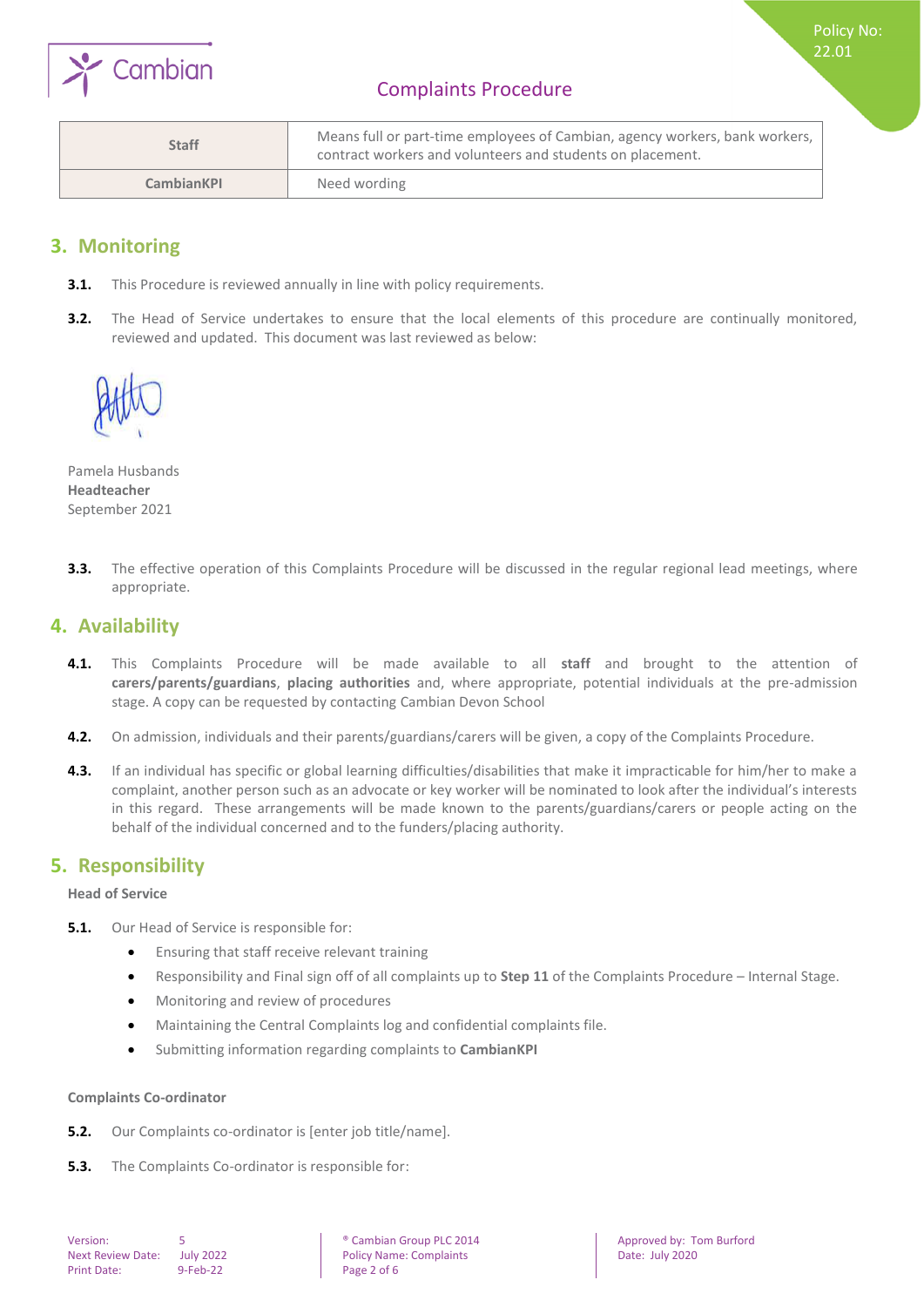

 ensuring that the Complaints Procedure is well publicised and that copies of the relevant materials are available at all times and all associated documents (which are listed at the end of this procedure) are used accordingly.

Policy No: 22.01

- Receiving complaint forms from staff
- Supporting the Head of Service to monitor and manage the complaint process up to **Step 8 of the Complaints Procedure (Internal Stage)**

<span id="page-2-0"></span>**Staff**

**5.4.** All staff have day-to-day responsibility to understand and follow the Complaints Procedure and to act promptly and in accordance with the procedures if an Individual or other person indicates that they wish to make a complaint.

### <span id="page-2-1"></span>**6. Procedure**

- **6.1.** Cambian consider a **complaint** to be a written or oral/verbal expression of dissatisfaction or disquiet in relation to the exercise of its functions in relation to its current or past individuals.
- **6.2.** It is our expectation that most problems, concerns, comments, criticisms etc about our service, can best be dealt with by staff informally at an early stage. Through meetings, the key worker system, regular review meetings and the involvement, where appropriate, of parents/carers and location and appropriate local authority staff, such matters can be aired and dealt with speedily and, in the majority of cases, resolved.

#### <span id="page-2-2"></span>**An Overview of our Complaints Procedure**

- **6.3.** The detailed complaints procedure is set out in the Complaints Flow Chart. This includes expected time frames and responsibilities for dealing with all elements of managing a complaint and any necessary actions to take.
- **6.4.** For complaints regarding the **use of the Mental Health Act 1983** please see the separate Procedure for this..
- **6.5.** Ideally a complaint should be made using Complaint Form but this is not essential. There are a variety of complaint forms which can be used for this purpose:
	- Complaint form (22.03) used by parents/carers/members of public etc
	- Complaints forms for Individuals  $(22.09a g)$  which set out 3 options for making a complaint:
		- o Speak to a person they trust at the home
		- o By telephone to either Head office/Operations director or the service's regulatory authority
		- o Complete the form and post it in a pre-addressed and pre-paid envelope to Head Office.
- **6.6.** The Complaints Co-ordinator is responsible for ensuring that pre-addressed and stamped envelopes are available with the complaint forms for Individuals. Depending on the service type, the addressed envelopes will be sent to either:
	- **•** Education Services
	- Residential Services (West)
	- Residential Services (East)
- **6.7.** At the following address

Cambian Group 4th Floor, The Waterfront Chancellors Road London W6 9RU

- **6.8.** On receipt of a complaint the member of staff must record it on the relevant Complaint Tracking Form (**22.03a** for Individuals and **22.03b** is for all other complaints). Staff are to follow the instructions on the form for further action.
- **6.9.** NOTE: For complaints forms received at Cambian Head Office, the procedure for following up complaints will be carried out by the relevant Operational Director.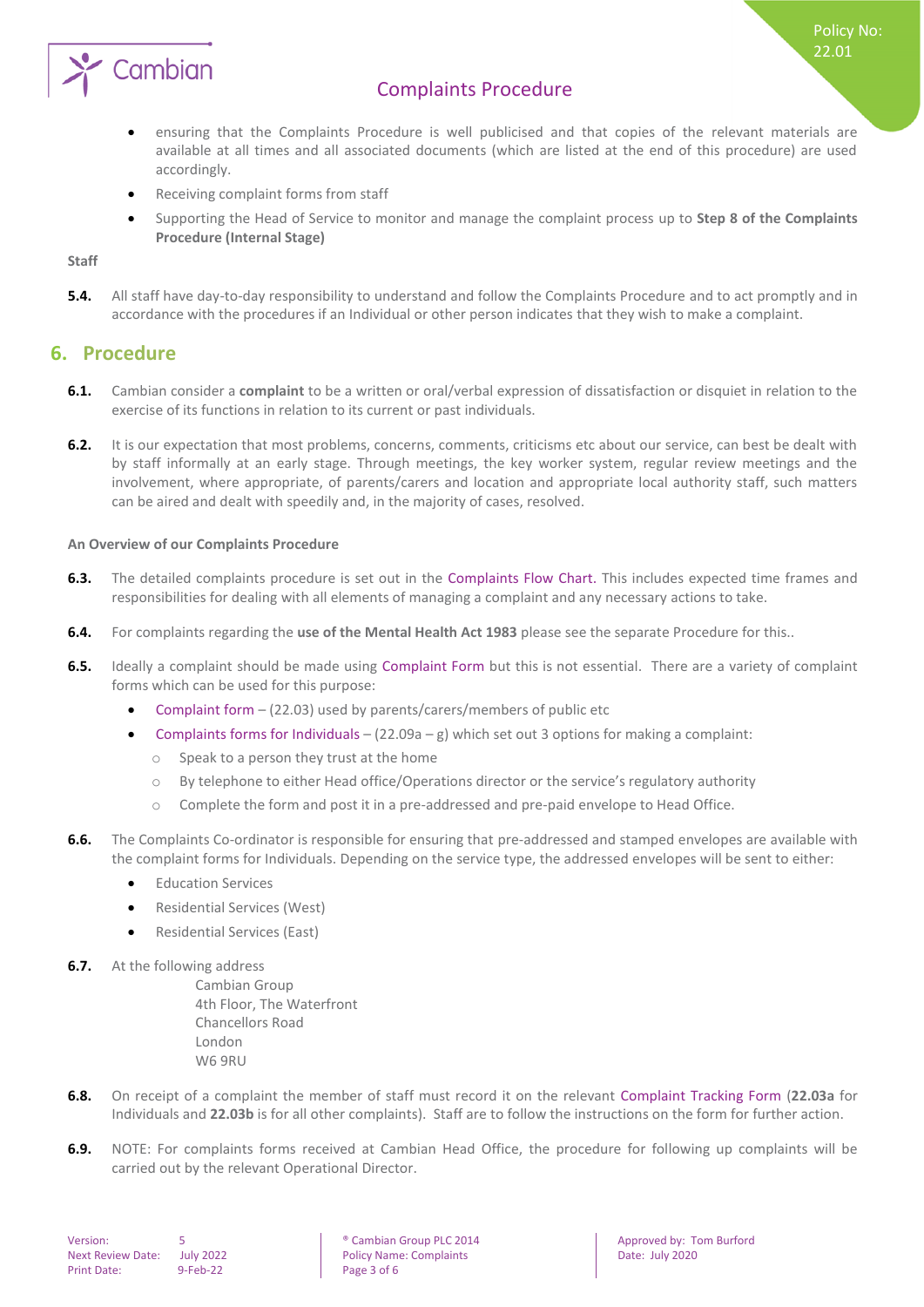

Policy No: 22.01

- **6.10.** Initially the member of staff receiving the complaint will decide if it is something that can be resolved quickly and informally. Staff should only do this if they feel confident to do so. If necessary, the staff member will seek advice from their line manager.
- **6.11.** Identified key staff are to offer to meet with the complainant to respond to their complaint. Where this is not felt to be appropriate or if it cannot be resolved quickly and informally the complaint will be passed to the Complaints Coordinator who will follow the complaints procedure until the complaint is concluded using the Complaints Procedure as set out in the Complaints Flowchart.
- **6.12.** If the complaint cannot be resolved internally (Steps 1 8 of complaints flowchart) the Operations Director will appoint an external investigator as part of the Complaints Procedure (Steps 9-11 of complaints flowchart.
- **6.13.** The next stage of the complaint procedure is the Appeal Process (Steps 12-15). The Operations Director will appoint an appeal panel consisting of three persons, none of whom have had any involvement or are connected in any way to any of the parties involved in the complaint and none of whom are members of staff or management of the location. At least one member of the Appeal Panel will be independent of Cambian Group. The Complainant will be invited to attend the hearing if they wish and be given the opportunity to be accompanied by a person of their choice. The decision of the Appeal Panel is final.
- **6.14.** If the complainant is not satisfied with the outcome of the appeal process at any stage they may choose to take the matter up with our Regulatory Authority (Step 16) as below. Their contact details will be made available to Individuals and external stakeholders as required as follows:
	- Ofsted: [enquiries@ofsted.gov.uk](mailto:enquiries@ofsted.gov.uk) 0300 123 1231

#### <span id="page-3-0"></span>**Immediate Notifications to the Head of Service**

- **6.15.** The Head of Service will be made aware immediately of any complaints regarding the following:
	- $\bullet$  Injury to an Individual.
	- Violence or ill treatment.
	- Theft or defrauding an individual.
	- Serious neglect of an individual including neglect of their treatment.
	- $\bullet$  Indecent or offensive behaviour by a member of staff.
	- Breaches of an individual's confidentiality.
	- All types of discrimination.
	- Any safeguarding issues
- **6.16.** In these circumstances they will identify who will investigate the complaint, if the complaint relates to a safeguarding issue; this will be managed in accordance with the Child Protection - Safeguarding policy
- **6.17.** All complaints are to be discussed and documented in the relevant management meetings. The discussion is to include any actions required to address any complaints raised. This also provides a forum for learning from the complaint and putting in place any recommendations from the investigation.

#### <span id="page-3-1"></span>**Compliments, suggestions and feedback**

**6.18.** Any compliments, suggestions or feedback received by staff should be recorded separately on a Compliments Log to be held by the Head of Service and be managed under the Consultation, Communication and Feedback Policy and Procedures.

#### <span id="page-3-2"></span>**Training**

**6.19.** The Head of Service will ensure that all staff are allocated dates to attend 'managing complaints' training.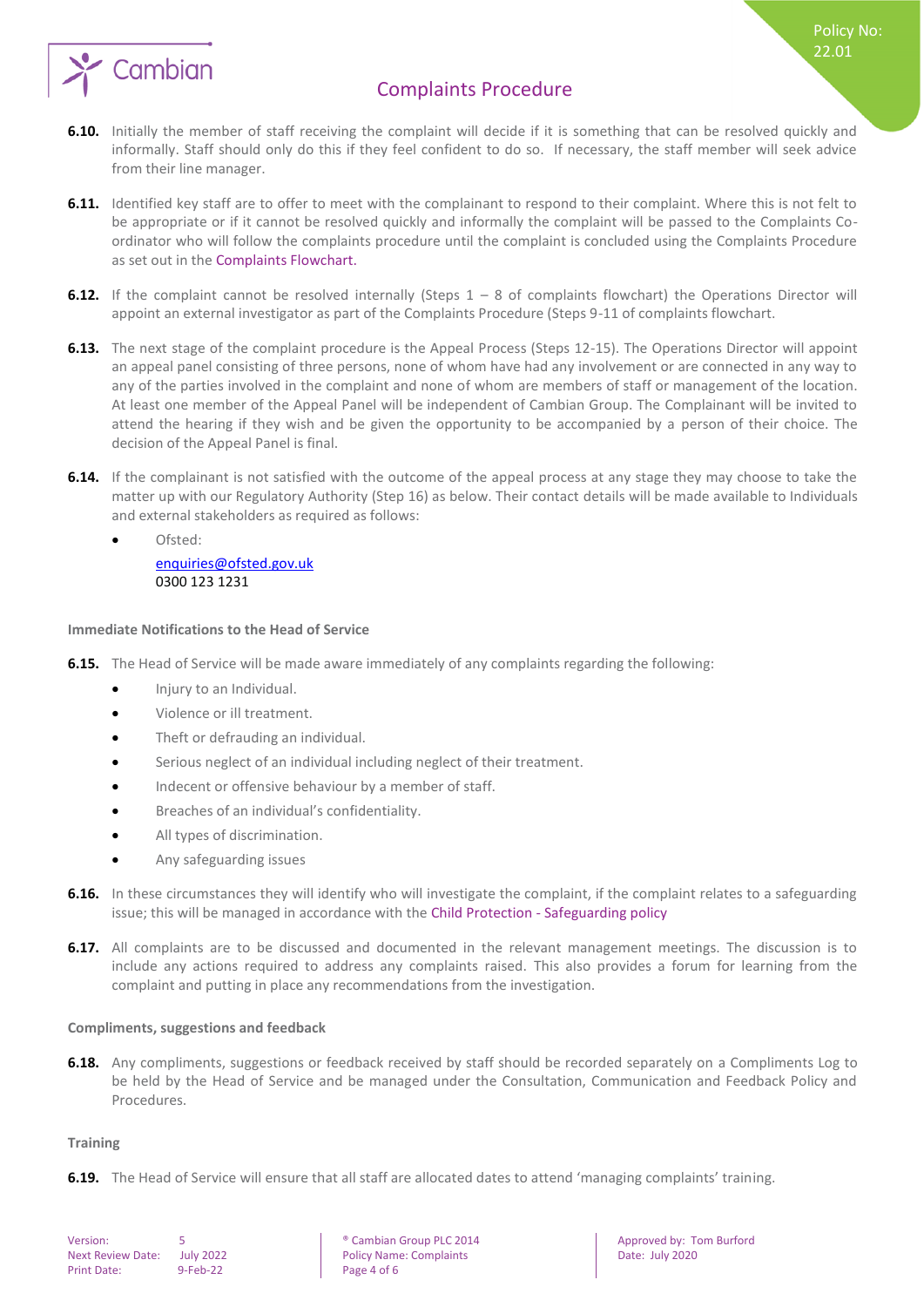

#### **6.20.** The training will cover:

- **•** Cambian's complaints policy and procedure.
- What constitutes a complaint.
- How to handle a complaint.
- **•** Investigating complaints.
- $\bullet$  Managing complaints for improvement.

#### **Audit**

<span id="page-4-0"></span>**6.21.** The Head of Service will use a Complaint Tracking Form as an audit trail for any investigation carried out.

## **7. Supporting Documentation**

#### <span id="page-4-1"></span>**This Policy**

**7.1.** 22.00 Complaints Policy **7.2.** 22.01 Procedure - Complaints **7.3.** 22.01a Procedure - Complaints regarding the MHA **7.4.** 22.02 Complaints Flowchart **7.5.** 22.03 Complaint Form **7.6.** 22.04a Complaint Tracking Form - Individuals **7.7.** 22.04b Complaint Tracking Form - Others **7.8.** 22.05 Complaint log **7.9.** 22.06 Complaints Letter Templates 1-9 **7.10.** 22.07 How to Complain Pictorial Booklet **7.11.** 22.07a Complaint Leaflet PECS - Home **7.12.** 22.07b Complaints Leaflet PECS - School **7.13.** 22.08a Complaints Information Leaflet for Individuals - CHILDRENS HOMES **7.14.** 22.08b Complaint Information Poster for Individuals - EDUCATION **7.15.** 22.08c Complaints Information for Parents, visitors and public **7.16.** 22.08d Complaints Information Poster for Staff **7.17.** 22.09a Complaint Form for Individuals 7-13 - OFSTED **7.18.** 22.09b Complaint Form for Individuals 13+ - OFSTED **7.19.** 22.09c Complaint Form for Individuals - CQC HOME **7.20.** 22.09d Complaint Form for Individuals - CSSIW **7.21.** 22.09e Complaint Form for Individual 16+ - CSSIW **7.22.** 22.09f Complaint Form - Deaf Services